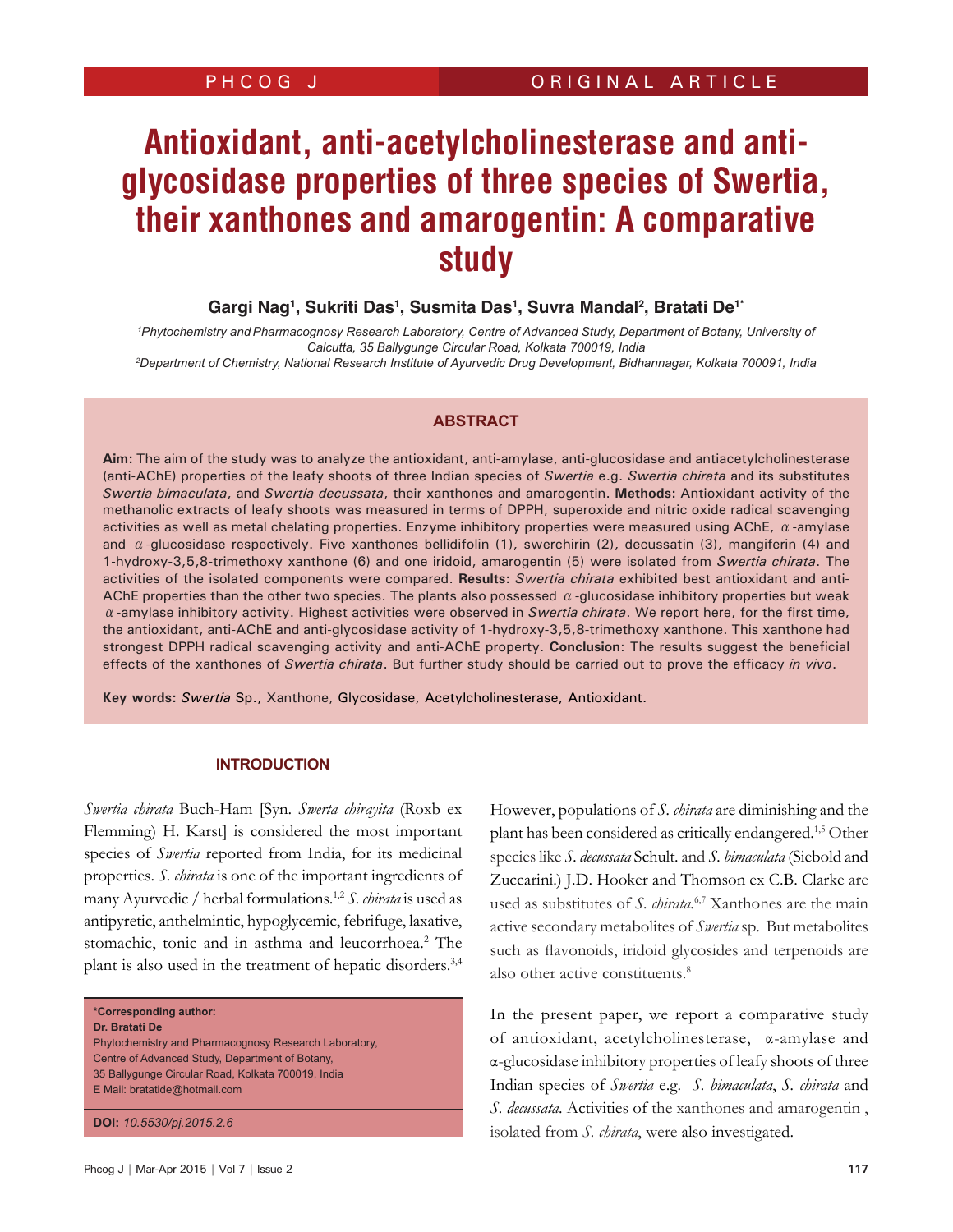## **MATERIALS AND METHODS**

# *Plant Materials*

The leafy shoots of *S. chirata* (Voucher no. Bot 332S-1)*, S. bimaculata* (Voucher no. Bot 332S-2) were collected from Darjeeling Himalayas and *S. decussata* (Voucher no. Bot 332S-3) was collected from the Western Ghats, India. The plants were identified and the voucher specimens are available in the Department of Botany, Calcutta University. The extracts were made from the dried ground materials by refluxing with 100% methanol for 5 hours. The extracts were then evaporated to dryness. Different concentrations of the methanolic solutions of the extracts were used for studying the bioactivity *in vitro*. Each experiment was repeated three to five times.

# *Reagents and chemicals*

1,1-Diphenyl-picrylhydrazyl, acetylcholinesterase from *Electrophorus electricus* (electric eel), DNSA (3,5-di-nitro salicylic acid), were procured from Sigma, USA. Nitroblue tetrazolium, 5,5'dithiobis (2 nitrobenzoic acid), acetylthiocholine iodide, ferrozine, PNPG (p - Nitrophenyl α - D - Glucopyranoside), α-glucosidase (ex microorganism), α-amylase (ex porcine pancreas) were obtained from Sisco Research Laboratories PVT. Ltd., India. Riboflavin was obtained from HiMedia Laboratories Limited. Sodium nitroprusside, ferric chloride, ammonium molybdate were obtained from Merck Specialties Private Limited. All other reagents and chemicals were of analytical grade.

## *Extraction and isolation of the compounds, 1 – 6.*

The air dried and coarsely powdered aerial parts of *S. chirata* (2 kg) were successively extracted with hexane and ethyl acetate. These extracts were separately processed for isolation of compounds. Chemical structures of all the compounds were determined by spectral analyses (UV, IR, MS and NMR) and by comparison of the data with the reported values.<sup>9-12</sup> Hexane extract of the air dried plant material was concentrated and chilled in refrigerator. A yellow solid separated out. It was crystallized from rectified spirit as shining needles which was identified as 1 (1,5,8-trihydroxy-3-methoxy xanthone; bellidifolin). After separation of 1, the filtrate was concentrated and chromatographed over silica gel column. Hexane – ethyl acetate (9:1) eluents afforded 3 (1-hydroxy-3,7,8-trimethoxy xanthone; decussatin) and hexane – ethyl acetate (4:1) eluents yielded 2 (1,8-dihydroxy-3,5-dimethoxy xanthone; swerchirin; methylbelledifolin). 2 formed bright yellow fine

needle shaped crystals and 3 formed a pale yellow shining crystalline solid. Further eluents in hexane – ethyl acetate (1:1) yielded 6 (1-hydroxy-3,5,8-trimethoxy xanthone ) as yellow needles. Hexane defatted ethyl acetate extract of the plant was concentrated and chromatographed over silica gel. Hexane – ethyl acetate (1:1) solvent eluents separated 4 (mangiferin) as cream coloured solid which was crystallised from ethyl acetate – hexane mixture. After separation of mangiferin the bitter iridoid glucoside amarogentin (5) was separated out as amorphous white solid.

# *DPPH radical scavenging activity*

1,1-Diphenyl-picrylhydrazyl (DPPH) free radical scavenging activities of the extracts were determined following the method described.13 The extract (0.1 ml) was added to 0.004% MeOH solution of DPPH (3 ml). After 30 min, the absorbance was measured at 517 nm. The percentage inhibition activity was calculated as [(Ao-Ae)/Ao]x100 (Ao  $=$  absorbance without extract; Ae  $=$  absorbance without extract).

# *Superoxide radical (O2 -.) scavenging activity*

Superoxide radical scavenging activity was measured following the method used by Banerjee and  $De<sup>14</sup>$  in the riboflavin-light-nitrobluetetrazolium (NBT) system. The reaction mixture contained 50 mM sodium phosphate buffer (pH 7.8), 13 mM methionine, 2 µM riboflavin, 100 µM EDTA, 75 µM NBT and 1 ml extract. The production of blue formazan was followed by monitoring the increase in absorbance at 560 nm after 10 min illumination from fluorescent lamp. The entire reaction set was enclosed in a box lined with aluminium foil. Identical tubes with reaction mixture were kept in the dark and served as blanks.

# *Metal chelating effect (Ferrous ion)*

The method<sup>15</sup> is based on the chelation of ferrous ions by plant extract. Ferrozine can quantitatively form complexes with  $Fe<sup>2+</sup>$ . In the presence of plant extract, as the chelating agent, the complex formation is disrupted resulting in a decrease in the red colour of the complex. Metal chelating activity of the coexisting chelators was measured.  $Fe^{2+}$ chelating ability is due to antioxidant activity of the plant Extract.

# *Nitric oxide scavenging activity*

Nitric oxide scavenging activity was measured modifying the method16 100 mM Sodium nitroprusside (0.2 ml) dissolved in phosphate buffer saline (pH 7.4) (PBS) and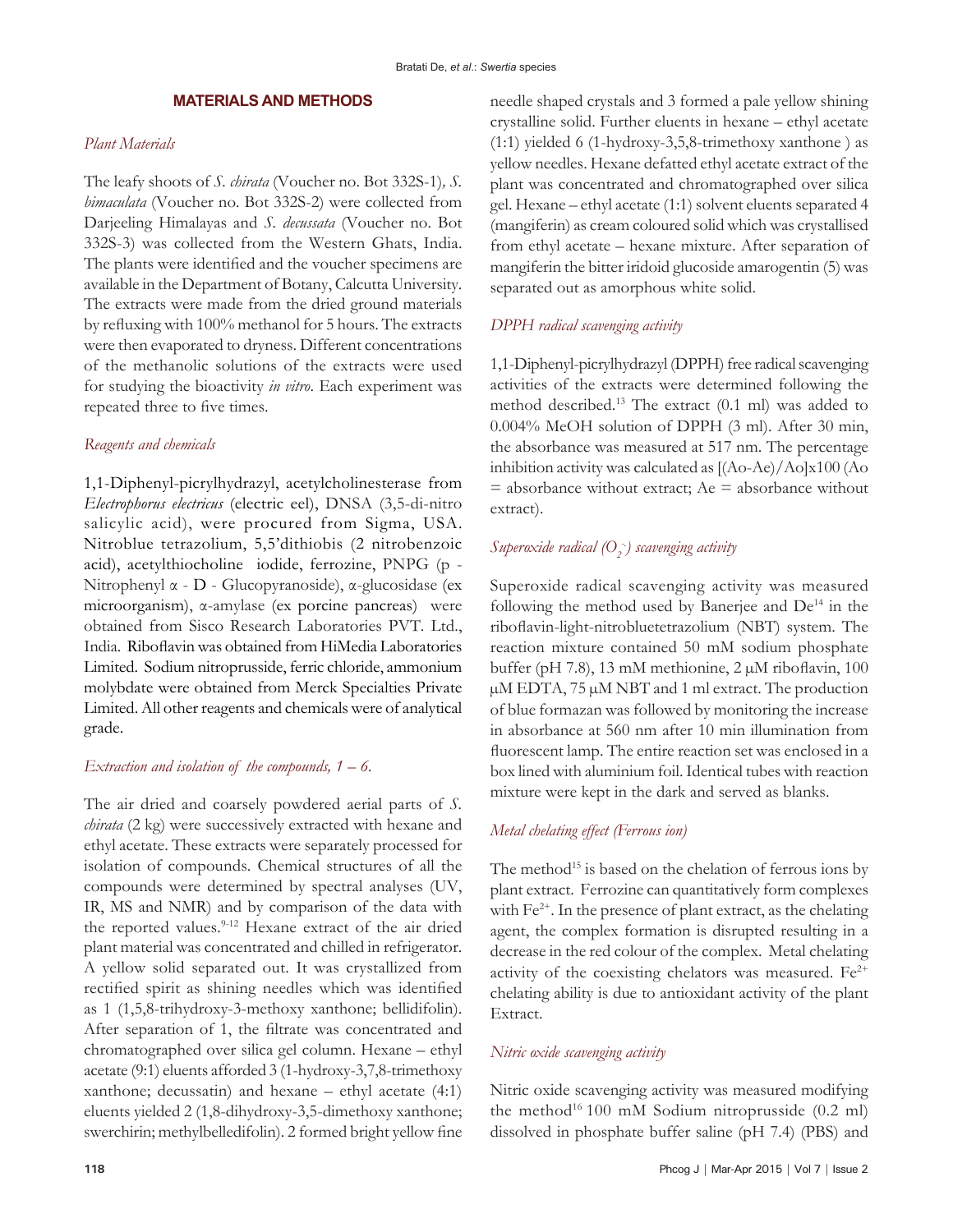

**Figure 1:** Xanthones isolated from *S. chirata*

|                | R,      | R,               | R,               | $R_{\scriptscriptstyle{4}}$ | $R_{\scriptscriptstyle\kappa}$ | $\mathsf{R}_{\scriptscriptstyle\mathsf{6}}$ |
|----------------|---------|------------------|------------------|-----------------------------|--------------------------------|---------------------------------------------|
|                | н       | OCH <sub>2</sub> | OH               | н                           | н                              | OH                                          |
| $\overline{2}$ | н       | OCH <sub>2</sub> | OCH <sub>2</sub> | н                           | н                              | OH                                          |
| 3              | н       | OCH <sub>2</sub> | н                | н                           | OCH <sub>2</sub>               | OCH <sub>3</sub>                            |
| 4              | Glucose | OH               | н                | OH                          | OH                             | н                                           |
| 6              | н       | OCH <sub>3</sub> | OCH <sub>2</sub> | Н                           | н                              | OCH <sub>3</sub>                            |

different concentrations of the crude extract dissolved in PBS (1.8 ml) were incubated at 25°C for 2.5 hrs. Nitric oxide generated was detected by Griess reagent (2 ml). The absorbance of the chromophore formed during diazotization of nitrite with sulphanilamide and its subsequent coupling with napthyl ethylene diamine was read at 546 nm.

#### *Acetylcholinesterase inhibitory activity*

Acetylcholinesterase (AChE) inhibitory property was measured modifying the previously reported method.<sup>17</sup> using AChE from the electric eel for the assay. Methanolic solution of plant extract (0.01 ml) was added to 0.02 ml AChE (19.93 unit / ml buffer, pH 8.0) and 1 ml buffer. The reaction was started by adding 0.01 ml 0f 0.5 mm 5.5′ dithiobis 92 nitrobenzoic acid) (DTNB) and 0.6 mM acetylthiocholine iodide solution (0.01 ml). The reaction mixture was incubated at 37°C for 20 min. The optical density was measured at 412 nm immediately. The percentage inhibition of AChE activity by plant extract was calculated.

#### α*-Glucosidase inhibitory property*

α-Glucosidase inhibitory property was measured using *p*-nitrophenyl α-D-glucopyranoside as the substrate.18,19 α-Glucosidase (ex microorganism) solution (0.006%) was prepared in 0.02 M phosphate buffer (pH 6.3). The enzyme solution (0.13 ml) was incubated with the extract (0.13 ml) and 0.02 M phosphate buffer (0.45 ml) for 1 hr. at 25°C. Then 2M *p*-nitrophenyl α-D-glucopyranoside (0.67 ml) was added to the reaction mixture. The mixture



**Figure 2:** 5 (Amarogentin)

was incubated for 30 min at 30ºC. p-Nitrophenol formed was read spectrophotometrically at 405 nm. Ther 30 min at 30°C. The reaction was terminated by adding 1 M  $\text{Na}_2\text{CO}_3$  solution (2 ml). The percent inhibition activity was calculated as  $[(Ao-Ae) / Ao] \times 100 (Ao = absorbance$ without extract;  $Ae =$  absorbance with extract).

# *Determination of α-amylase inhibitory activity*

α-Amylase inhibitory activity was measured following the previously reported method.19 α-Amylase (ex porcine pancreas) (0.2 ml of 0.003 % solution) dissolved in 0.02 M phosphate buffer (pH 6.9) was incubated with 0.1 ml of extract for 20 min at 37°C. Then, 0.1 ml soluble starch solution in 0.02 M phosphate buffer was added. The reaction mixture was incubated again at 37°C for 3 min. After the incubation, 0.2 ml of dinitrosalicylic acid reagent was added. The mixture was heated for 5 min in boiling water bath and then cooled. The reaction mixture was then diluted by adding 4 ml distilled water and the optical density was measured at 540 nm. The percent inhibition activity was calculated as  $[(Ao-Ae) / Ao] \times 100 (Ao = absorbance)$ without extract; Ae = absorbance with extract).

#### *Statistical analysis*

The results were statistically analyzed by multiple comparison analysis tests (Bonferroni method and Tukey method). P values <0.05 were considered as significant.  $IC_{\epsilon_0}$  value (concentration of sample required for 50% inhibitory activity) was calculated from the regression equation prepared from the concentrations of extract and percentage inhibitions due to activity.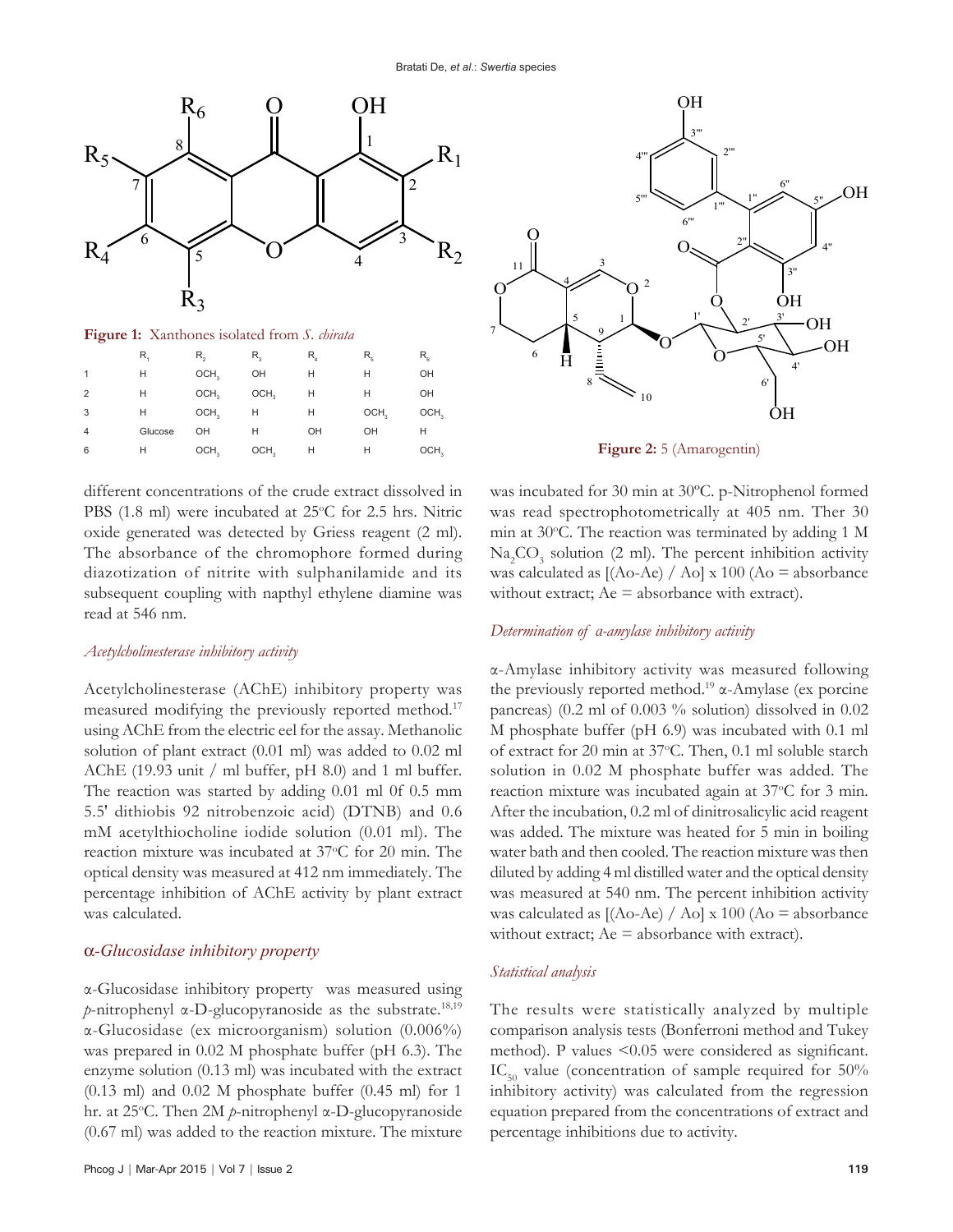| Table 1: Spectral data of xanthones and secoiridoid glucoside     |                                                                              |                                                                                                                   |                                                                                                                                                                                                                                                                                                                                                                       |  |  |
|-------------------------------------------------------------------|------------------------------------------------------------------------------|-------------------------------------------------------------------------------------------------------------------|-----------------------------------------------------------------------------------------------------------------------------------------------------------------------------------------------------------------------------------------------------------------------------------------------------------------------------------------------------------------------|--|--|
| Name of the compounds.<br>Molecular formula (M <sup>+</sup> )     | UVmax in EtOH (nm) / $[\alpha]_n^{25}$                                       | IR in $KBr$ (cm <sup>-1</sup> )                                                                                   | 1H NMR (ppm)                                                                                                                                                                                                                                                                                                                                                          |  |  |
| Swerchirin $C_{15}H_{12}O_{6}$ (288)                              | 249, 273 and 325                                                             | 3150, 1660, 1620, 1600, 1550,<br>1420                                                                             | $\delta$ (d <sub>e</sub> -DMSO): 3.86, 3.92 (C-3,<br>C-5-OMe), 6.29, 6.48 (d, J=3Hz<br>each, C-2 and C-4-H), 6.65, 7.17<br>(d, J=9 Hz each, C-6, C-7-H),<br>11.30, 11.88 (C-1 and C-8-OH)                                                                                                                                                                             |  |  |
| Bellidifolin $C_{14}H_{10}O_{6}$ (274)                            | 255, 279, 335 and 393                                                        | 3500, 3150, 1655, 1620, 1600,<br>1560, 1480                                                                       | $\delta$ (d <sub>e</sub> -DMSO): 3.81 (C-3-OMe),<br>6.27, 6.49 (d, J=2.5 Hz each, C-2<br>and C-4-H), 6.54, 7.15 (d, J=9 Hz<br>each, C-6 and C-7-H), 11.1-12.0<br>$(C-1$ and $C-8-OH)$                                                                                                                                                                                 |  |  |
| 1-Hydroxy-3,5,8-trimethoxy<br>xanthone $C_{16}H_{14}O_{6}$ (302)  | 230, 254, 275 and 330                                                        | 3100, 1655, 1625, 1610, 1600,<br>1570, 1480                                                                       | $\delta$ (CDCl <sub>3</sub> ): 3.81, 3.93, 3.95 (C-3,<br>C-5, C-8-OMe), 6.28, 6.44, (d,<br>J=2Hz each, C-2 and C-4-H),<br>6.65, 6.85 (d, J=9Hz each, C-5,<br>C-6-H), 13.08 (C-1-OH)                                                                                                                                                                                   |  |  |
| Decussatin $C_{16}H_{14}O_{6}$ (302)                              | 250, 266 and 330                                                             | 2850, 1650, 1620, 1610, 1580,<br>1470                                                                             | $\delta$ (CDCl <sub>3</sub> ): 4.02, 3.91, 3.80 (C-3,<br>C-7, C-8 OMe), 6.36, 6.39 (d,<br>J=2Hz each, C-2 and C-4-H),<br>6.71, 6.55 (d, J=10Hz each, C-5<br>and C-6-H), 11.70 (C-1-OH)                                                                                                                                                                                |  |  |
| Mangiferin $C_{19}H_{18}O_{11}$ (422)                             | 209, 241, 259, 318 and 373.5 [α]<br>$h^+$ 30 $\textdegree$ (C0.5 aq ethanol) | 3370, 1650, 1485, 1340, 1100                                                                                      | $\delta$ (d <sub>s</sub> -DMSO): 3.46 (br.gluc.-<br>OH), 4.60-4.63 (gluc-protons),<br>6.29 (C-4-H), 6.78 (C-5-H), 7.29<br>(C-8-H), 9.93 (-OH), 13.84 (C-1-<br>OH)                                                                                                                                                                                                     |  |  |
| Amarogentin C <sub>20</sub> H <sub>30</sub> O <sub>13</sub> (586) | $[\alpha]_0^{25}$ - 108.5 $\textdegree$ (C0.5, Methanol)                     | 3347 (br.), 1683, 1608, 1577,<br>1455, 1405, 1355, 1320, 1260,<br>1225, 1205, 1170, 1160, 1065,<br>1025, 986, 795 | $\delta$ (d <sub>e</sub> -Acetone): 3.80 (m, C-6'-Hz),<br>4.30 (d, J=7Hz, C-1'-H), 4.77 (dd,<br>J=9.8 Hz, C-2'-H), 5.10-5.75 (m,<br>C-1-H, C-8-H, C-10Hz), 6.26 (d,<br>J=2Hz, C-6"-H), 6.40 (d, J=2Hz,<br>C-4"--H), 6.80 (m, C-2"'-H,<br>C-4"'-H, C-6"'-H), 7.25 (t, J=8Hz,<br>C-5"'-H), 7.45 (d, J=2Hz, C-3-H);<br>8.40 (br.-OH), 9.30 (br.-OH),<br>11.76 $(s, -OH)$ |  |  |

# **RESULTS AND DISCUSSION**

## *Isolation of xanthones and amarogentin*

Five xanthones (Figure 1) were isolated and identified from the hexane extract of *S. chirata*. The xanthones were bellidifolin (1), swerchirin (2), decussatin (3), mangiferin (4) and 1-hydroxy-3,5,8-trimethoxy xanthone (6). The iridoid amarogentin (5) was isolated from the ethyl acetate extract and identified. The spectral data of the xanthones and amarogentin are shown in Table 1. The structures of the compounds are presented in Figures. 1 and 2.

#### *Determination of antioxidant activity*

Generation of reactive oxygen species is recognized as an important cellular process involved in numerous pathophysiological processes.<sup>20</sup> Antioxidants play a role in preventing such conditions. During the present study we measured antioxidant activity in different systems of assay. DPPH radical is widely used for assessing the ability of polyphenols which can transfer labile H-atoms to radicals. The radical scavenging activity of DPPH seems to depend on the position and the type of substituent attached to the aromatic part of xanthone which makes it potent antioxidant.21 The colour of DPPH radical changes from purple to yellow in the non-radical form and its absorbance at 517 nm decreases. Methanolic extracts of the leafy shoots of different *Swertia* species quenched DPPH radical resulting in decolorization.

DPPH free radical scavenging activities of extracts of *Swertia* species were proportionate to concentration of the extracts [r in all cases being  $>0.93$  (p=0.01)]. IC<sub>50</sub> values are shown in Table 2. *S. chirata* showed highest activity. Activity of *S. bimaculata* was significantly lower than those of *S. chirata* and *S. decussata*. The xanthones isolated from *S. chirata* also scavenged DPPH radical and their  $IC_{50}$ values were compared (Table 2). The xanthone 6 showed strongest activity than the xanthones 1 and 4. DPPH radical scavenging activity of 1, 3-5 was previously mentioned.<sup>22</sup> But during the present study the compounds 2, 3, and 5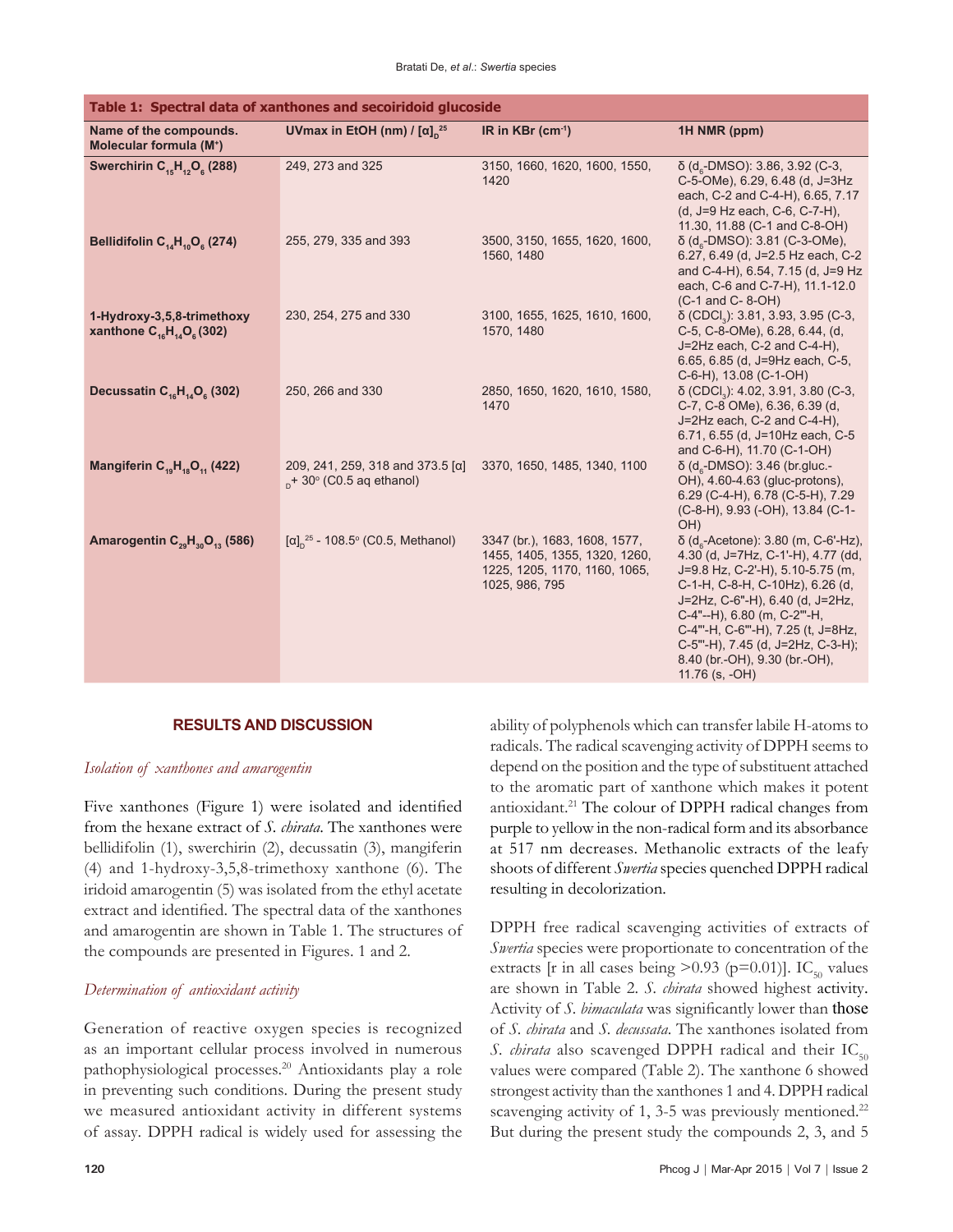| <b>Table 2: Antioxidant activity of Swertia Species</b> |                     |                                 |                          |                          |  |
|---------------------------------------------------------|---------------------|---------------------------------|--------------------------|--------------------------|--|
| <b>Plant Materials</b>                                  |                     | $IC_{\epsilon_0}$ Values*       |                          |                          |  |
|                                                         | <b>DPPH</b> radical | <b>Superoxide radical</b>       | <b>Metal chelation</b>   | Nitric oxide             |  |
| S. chirata                                              | 64.08±6.26          | 193.26±1.78                     | 1373.54±33.92            | 279.69±1.98              |  |
| S. decussata                                            | $127.8 \pm 1.51$    | 254.60±3.57                     | 1505.43±12.25            | $300.40\pm2.02$          |  |
| S. bimaculata                                           | $167.1 \pm 3.03$    | 289.63±2.64                     | $1537.09 \pm 6.65$       | 322.09±6.87              |  |
|                                                         | 46.16±0.91 ns,ns    | $204.35 \pm 8.79$ <sup>ns</sup> |                          |                          |  |
| 2                                                       | $\cdots$            | 428.04±36.63 <sup>NS, ns</sup>  |                          |                          |  |
| 3                                                       | $\cdots$            | 527.87±9.79NS                   | $\overline{\phantom{0}}$ |                          |  |
| $\overline{4}$                                          | 55.72±0.88          | 379.58±19.49 <sup>ns</sup>      |                          |                          |  |
| 5                                                       | $\cdots$            | 715.25±12.56                    | $\overline{\phantom{0}}$ |                          |  |
| 6                                                       | $30.09\pm0.13$ ns   | 296.29±13.49 ns                 |                          | $\overline{\phantom{0}}$ |  |
| Ascorbic acid                                           | $47.65 \pm 0.93$ ns | 336.34 $\pm$ 0.15 ns            |                          |                          |  |

\* Results from extracts are given in µg/ml ± sd whereas data from compounds are expressed as µM ± sd; \_ not done; ...not active

<sup>NS</sup> Difference in superoxide radical scavenging activity between 2 vs 3 not significant

ns Difference in activity between 1vs 6 not significant

ns Difference in DPPH scavenging activity between 1 vs ascorbic acid and superoxide radical scavenging activity between 2 vs 3 not significant

Others significantly different

# **Table 3: Enzyme inhibitory properties of Swertia Species**

| <b>Plant Materials</b> | $IC_{50}$ values*      |                                 |                                 |  |
|------------------------|------------------------|---------------------------------|---------------------------------|--|
|                        | <b>AChE</b> inhibition | $\alpha$ -Amylase inhibition    | α-Glucosidase                   |  |
| inhibition             |                        |                                 |                                 |  |
| S. chirata             | $36.55 \pm 1.01$       | $1276.67 \pm 2.0$ <sup>ns</sup> | $4.72 \pm 0.02$                 |  |
| S. decussata           | $86.50 \pm 1.15$       | $990.00 \pm 1.0$ <sup>ns</sup>  | $4.62 \pm 0.00$                 |  |
| S. bimaculata          | $149.17 \pm 1.28$      | $910.00 \pm 8.0$ <sup>ns</sup>  | $25.24 \pm 0.19$                |  |
|                        | $18.47 \pm 0.47$       | $\overline{\phantom{0}}$        | $190.98 \pm 2.65$ <sup>ns</sup> |  |
| $\overline{4}$         | $43.39 \pm 0.13$       | $516.66 \pm 7.15$               | $28.05 \pm 1.74$                |  |
| 6                      | $4.07 \pm 0.06$        | $\overline{\phantom{0}}$        | $154.56 \pm 2.70$ <sup>ns</sup> |  |
| Physostigmine          | $1.42 \pm 0.02$        | X                               | X                               |  |
| Acarbose               | x                      | $7.53 \pm 0.21$                 | $0.009 \pm 00$                  |  |

\*Results from extracts are given in µg/ml ± sd whereas data from compounds are expressed as µM ± sd; \_ not done; X not applicable : ns. [frerence not significant between each other; others significantly different.

did not show any DPPH radical scavenging activity. DPPH radical scavenging activity of the xanthone 6 is reported for the first time and the activity was found to be strongest among all the xanthones reported here (Table 2). This xanthone was found to be more active than that of ascorbic acid, a well known antioxidant.

Superoxide anion radical  $(O_2^-)$  can be converted into highly active hydroxyl radical and other reactive oxygen species through formation of hydrogen peroxide.<sup>20</sup>  $O_2$  During the present investigation it was observed that the extracts of *Swertia* species scavenged superoxide radicals in a dose dependent manner (r value being  $> 0.98$  in all species). IC<sub>50</sub> values are shown in Table 2. Each species was significantly different from *S. chirata*. All the compounds isolated from S. *chirata* inhibited O<sub>2</sub>. The xanthone 1 exhibited strongest activity (Table 2). The xanthone 6 also showed high activity.  $IC_{50}$  values of the xanthones 1 and 6 were less than that of ascorbic acid indicating higher activity. But the differences in activities were not statistically significant.

Removal of free state iron from circulation could be a promising approach to prevent oxidative stress induced diseases.21 Ferrous ion chelating property of different species of *Swertia* was compared. Percentage metal chelating activity was proportional to the concentration of the extract in all species ( $r > 0.97$ ; p=0.001). IC<sub>50</sub> values are shown in Table 2.

The elevation of nitric oxide (NO) within the central nervous system is known to be associated with the pathogenesis of neurodegenerative diseases such as brain ischemia, Parkinson's disease and Alzheimer's disease.<sup>23</sup> Extracts of *Swertia* species also scavenged NO. Extracts of the three different species of *Swertia* were also tested *in vitro* for nitric oxide scavenging activity. The extracts scavenged nitric oxide and the activity was proportional to the concentration. On the basis of  $IC_{50}$  values (Table 2) highest activity was observed in *S. chirata* followed by *S. decussata*, *S. bimaculata*. The activity of each species was significantly different from the other.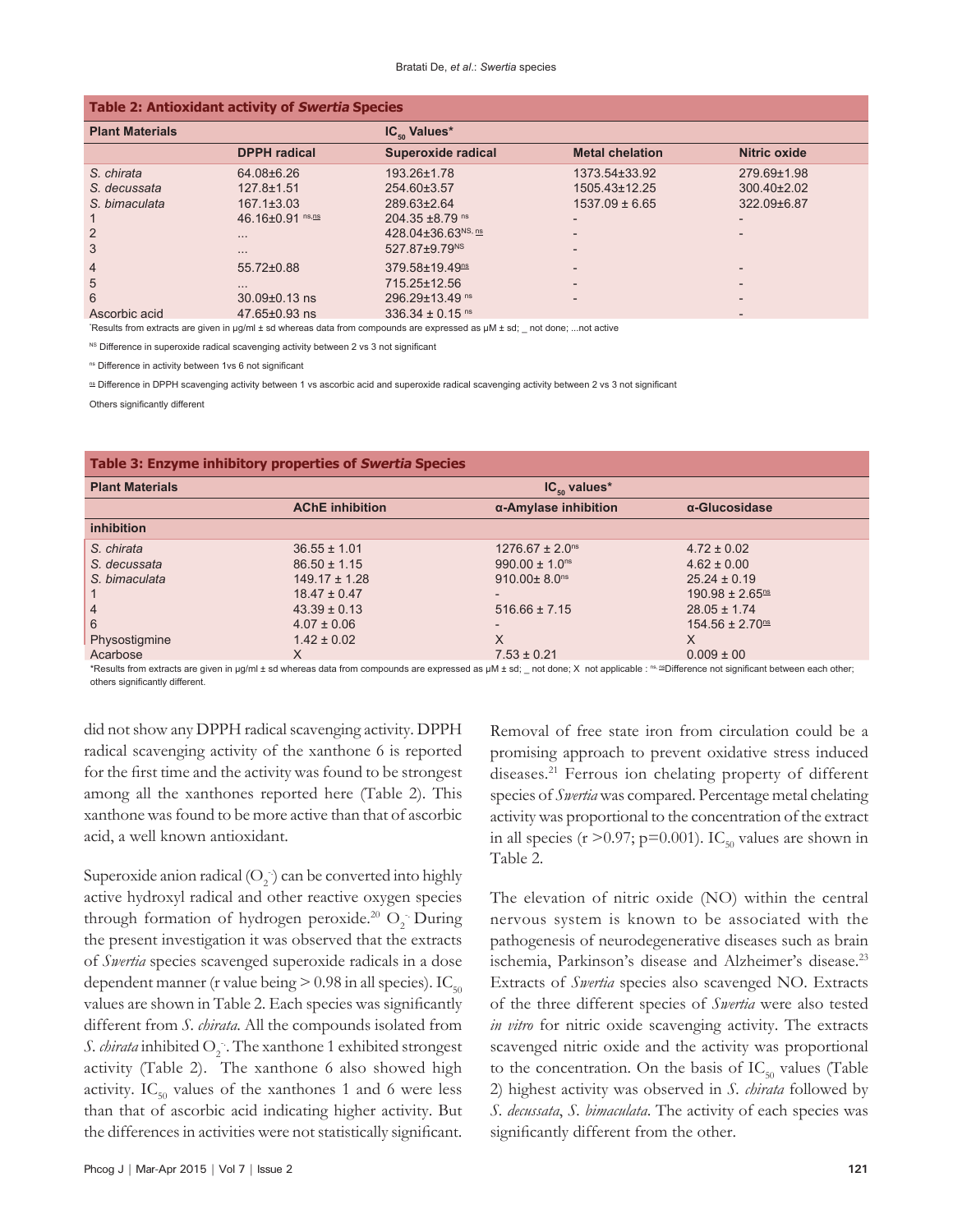## *Acetylcholinesterase inhibitory activity*

Cholinesterase inhibitors are useful for treatment of mild to moderate Alzheimer's disease. Cholinesterase inhibitors exert three main actions: inhibit cholinesterase, increase extracellular levels of brain acetylcholine and improve cognitive process.24 Extracts of all the species of *Swertia* exhibited anti-AChE property.  $IC_{50}$  values are shown in Table 3. Activities in different species were significantly different. Highest activity was observed in *S. chirata* and lowest in *S. bimaculata*. Xanthones (1-4, 6) isolated from *S. chirata* were tested for their AChE inhibitory properties. Compound 6 had highest AChE inhibitory activity which was proportional to the concentration. The xanthones 1 and 4 also inhibited AChE in a dose-dependent manner, 1 being more active than 4. The AChE inhibitory activity of 125 and 426 was previously reported. Compound 2 showed very little activity. The xanthone 3 was found to have no activity. The bitter iridoid 5 also showed no AChE inhibitory activity. The differences in activities between the compounds were statistically significant. Strong AChE inhibitory activity of 6 is reported for the first time. The activity of this compound was close to but less than that of physostigmine, the known AChE inhibitor.

# *Glycosidase inhibitory activity*

Diabetes is a metabolic disorder with complications like post-prandial hyperglycemia. α-Glucosidase inhibitor and α-amylase inhibitors help in managing post-prandial hyperglycemia 27 During the present study, it was observed that the three species of *Swertia* had very little α-amylase inhibitory activity (Table 3). But the methanolic extracts of all the three species inhibited α-glucosidase activity in a dose dependant manner. High activity was observed in both *S. chirata* and *S. decussata* and lowest in *S. bimaculata* (Table 3). The xanthones 1, 4 and 6 inhibited α-glucosidase enzyme in a dose dependent manner. Highest activity was observed in 4 (Table 3). The xanthone 2 also inhibited  $\alpha$ -glucosidase enzyme in a dose dependent manner but it was observed that this xanthone had weak activity (only 44% inhibition at concentration 160  $\mu$ g/ml). Compounds 3 and 5 were found to have no activity. The xanthone 4, isolated from *Aquilaria sinensis* (Lour.) Gilg has been reported to inhibit

#### **REFERENCES**

- 1. Pant N, Jain DC, Bhakuni RS. Phytochemicals from genus *Swertia* and their biological activities. *Indian J Chem Br* 2000; 39: 565-86.
- 2. Bhargava S, Rao PS, Bhargava P, Shukla S. Antipyretic potential of Swertia chirata Buch Ham. Root extracts. Sci Pharm 2009; 77: 617-623.
- 3. Bisht D, Gupta M, Srivastava S, Datt B, Rawat AKS. Comparative

α-glucosidase.<sup>28</sup> Here we report the α-glucosidase inhibitory activity of three species of *Swertia* and the xanthones 1 and 6 in addition to 4. Acarbose, the commercial α-glucosidase inhibitor had much higher activity than the isolated compounds and the crude extracts.

One of the causes of Alzheimer's disease is oxidative stress.29 The hyperglycemia triggers several chronic diabetic complications mediated by increased oxidative stress.<sup>30</sup> Antioxidant and carbohydrate degrading enzyme inhibitory properties of *S. chirata* and the xanthones are probably two of the many reasons for the hypoglycemic property of the plant. The other two species of *Swertia* are also effective. But the present *in vitro* study reveals that their activity is less than that of *S. chirata*. *S. chirata* may also be helpful in preventing memory dysfunction through their antioxidant, particularly NO scavenging property, and acetylcholinesterase inhibitory properties. But further *in vivo* study is required to be carried out to prove the efficacy.

## **CONCLUSION**

The extracts of three species of *Swertia* e. g. *S. chirata*, *S. decussata* and *S. bimaculata* showed antioxidant properties. The extracts also inhibited glycosidase and acetylcholinesterase involved in diabetes and memory function respectively. Highest activities were observed in *S. chirata*.The xanthones were found to be responsible for such activities, *in vitro*. The iridoid glucoside amarogentin did not show any such activities.

## **CONFLICT OF INTEREST**

We declare that we have no conflict of interest.

#### **ACKNOWLEDGEMENTS**

Authors gratefully acknowledge financial support from UGC. SM is thankful to Dr. J. Hazra, Director, NRIADD, Kolkata and Director General, CCRAS, New Delhi for research support.

pharmacognostic evaluation of three species of Swertia L. (Gentianaceae). Pharmacognosy Journal 2011; 3: 7-12.

- 4. Chaudhury S, Pal A. Indian medicinal plants used in liver disease: A short review. Pharmacognosy Journal 2011; 3: 91-94.
- 5. Joshi P, Dhawan V. Swertia chirayita an overview. Current Science 2005; 89: 635-640.